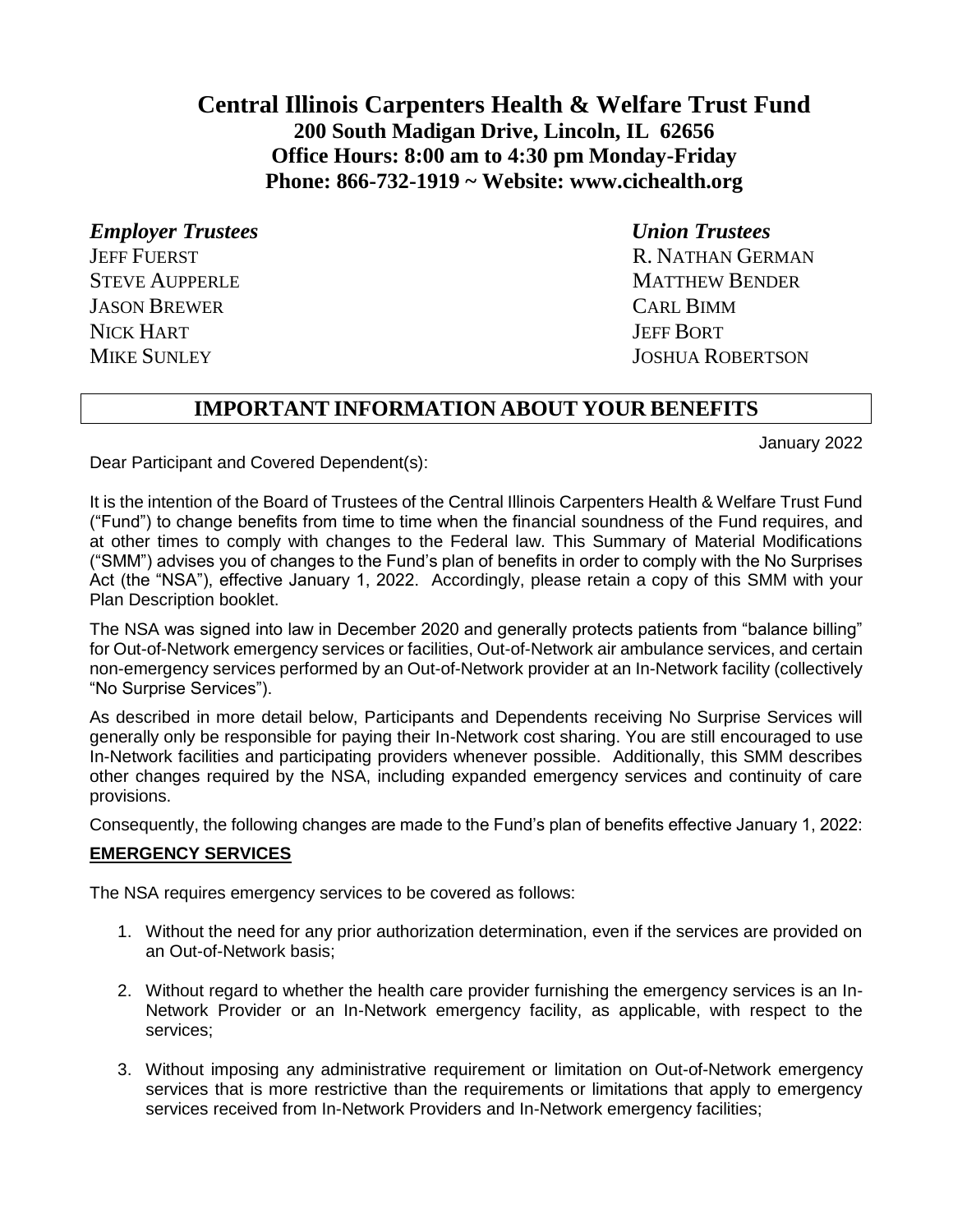- 4. Without imposing cost-sharing requirements on Out-of-Network emergency services that are greater than the requirements that would apply if the services were provided by an In-Network Provider or In-Network emergency facility;
- 5. By calculating the cost-sharing requirement for Out-of-Network emergency services as if the total amount that would have been charged for the services were equal to the recognized amount for the services; and;
- 6. By counting cost-sharing payments you make with respect to Out-of-Network Emergency Services toward your deductible and out-of-pocket maximum in the same manner as those received from an In-Network Provider.

#### **NON-EMERGENCY SERVICES PERFORMED BY AN OUT-OF-NETWORK PROVIDER AT AN IN-NETWORK FACILITY**

The No Surprises Act requires non-emergency services performed by an Out-of-Network Provider at an In-Network Health Care Facility to be covered as follows:

- 1. With a cost-sharing requirement that is no greater than the cost-sharing requirement that would apply if the items or services had been furnished by an In-Network Provider;
- 2. By calculating the cost-sharing requirements as if the total amount that would have been charged for the items and services by such In-Network Provider were equal to the recognized amount for the items and services; and
- 3. By counting any cost-sharing payments made toward any deductible and out-of-pocket maximums applied under the Plan in the same manner as if such cost-sharing payments were made with respect to items and services furnished by an In-Network Provider.

Notice and Consent Exception: Non-emergency items or services performed by an Out-of-Network Provider at an In-Network facility will be covered based on your Out-of-Network coverage (meaning your Out-of-Network cost sharing will apply) if:

- a. At least 72 hours before the day of the appointment (or 3 hours in advance of services rendered in the case of a same-day appointment), you are provided with a written notice, as required by federal law, that the provider is an Out-of-Network Provider with respect to the Plan, the estimated charges for your treatment and any advance limitations that the Plan may put on your treatment, the names of any In-Network Providers at the facility who are able to treat you, and that you may elect to be referred to one of the In-Network Providers listed; and
- b. You give informed consent to continued treatment by the Out-of-Network Provider, acknowledging that you understand that continued treatment by the Out-of-Network provider may result in greater cost to you.

The notice and consent exception does not apply to Ancillary services and items, or services furnished as a result of unforeseen, urgent medical needs that arise at the time an item or service is furnished, regardless of whether the Out-of-Network Provider satisfied the notice and consent criteria.

### **PAYMENTS TO OUT-OF-NETWORK PROVIDERS AND FACILITIES**

The Plan will make an initial payment or notice of denial of payment for Emergency Services, Non-Emergency Services at In-Network Facilities by out-of-network Providers, and Air Ambulance Services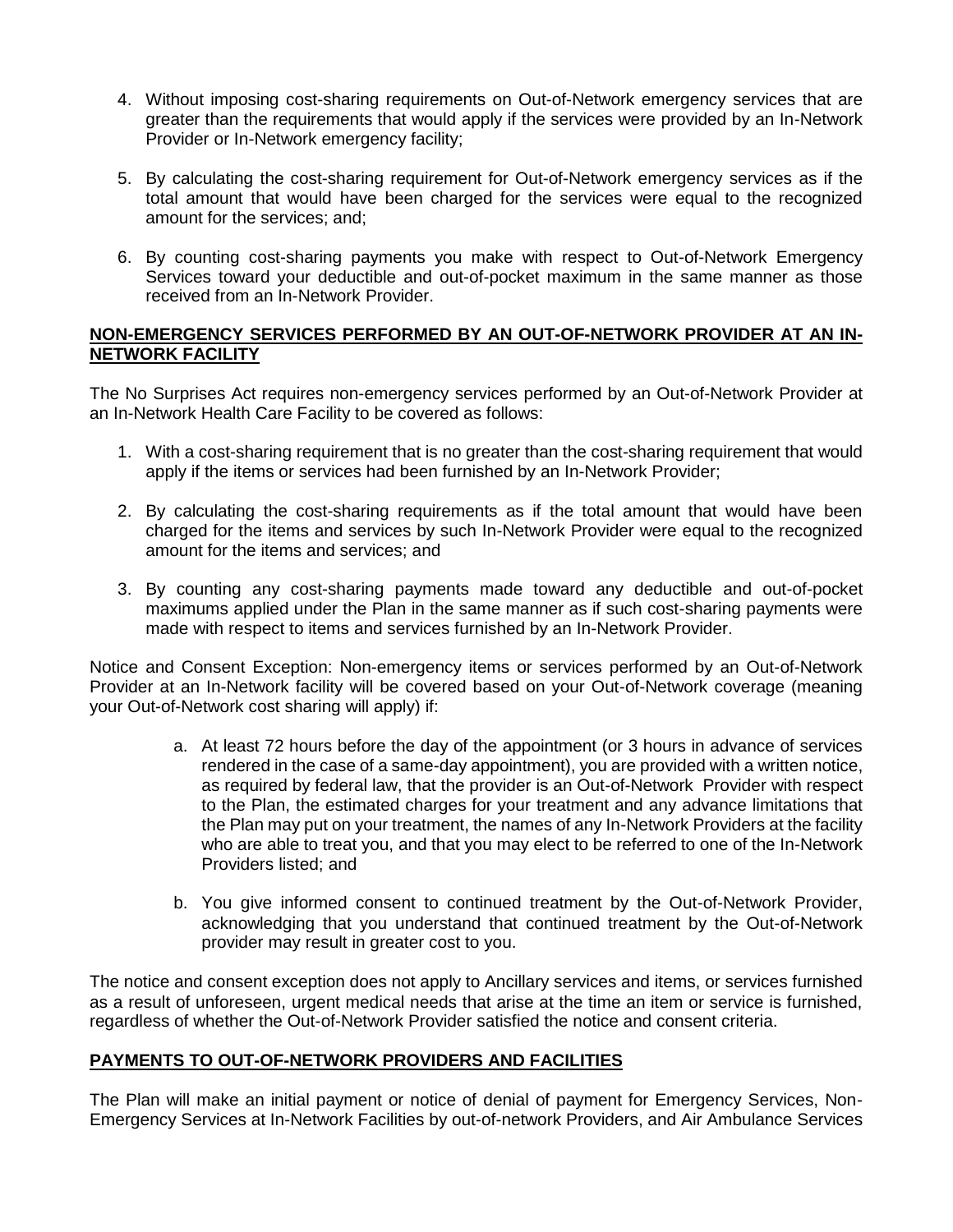within 30 calendar days of receiving a clean claim from the out-of-network provider. The 30 day calendar period begins on the date the Plan receives the information necessary to decide a claim for payment for the services.

If a claim is subject to the No Surprises Act, the Participant cannot be required to pay more than the cost-sharing under the Plan, and the provider or facility is prohibited from billing the Participant or Dependent in excess of the required cost-sharing.

The Plan will pay a total plan payment directly to the out-of-network provider that is equal to the amount by which the Out-of-Network Rate for the services exceeds the cost-sharing amount for the services, less any initial payment amount.

### **CONTINUITY OF COVERAGE**

If you are a Continuing Care Patient, and the contract with your Network provider or facility terminates, or your benefits under a group health plan are terminated because of a change in terms of the providers' and/or facilities' participation in the plan:

- 1. You will be notified in a timely manner of the contract termination and of your right to elect continued transitional care from the provider or facility; and
- 2. You will be allowed up to ninety (90) days of continued coverage at Network cost sharing to allow for a transition of care to a Network provider.

### **INCORRECT PROVIDER INFORMATION**

A list of in-network providers is available to you without charge by visiting the website or by calling the phone number on your ID card. The network consists of providers, including hospitals, of varied specialties as well as general practice, who are contracted with the Plan or an organization contracting on its behalf.

If you obtain and rely upon incorrect information about whether a provider is in-network from the Plan or its administrators, the Plan will apply in-network cost-sharing to your claim, even if the provider was out-of-network at the time the service was rendered.

### **COMPLAINT PROCESS**

If you believe you've been wrongly billed, or otherwise have a complaint under the No Surprises Act or the Health Plan Transparency Rule, you may contact the Fund Office at 866-732-1919 or the Employee Benefit Security Administration (EBSA) toll free number at 1-866-444-3272.

#### **EXTERNAL REVIEW OF CERTAIN COVERAGE DETERMINATIONS**

If your initial claim for benefits related to an Emergency Service, Non-Emergency Service provided by an out-of-network provider at an in-network facility, and/or Air Ambulances service has been denied (i.e., an adverse benefit determination), and you are dissatisfied with the outcome of the Plan's internal claims and appeals process, you may be eligible for External Review of the determination. Please contact the Fund Office for a copy of the Fund's External Review procedures.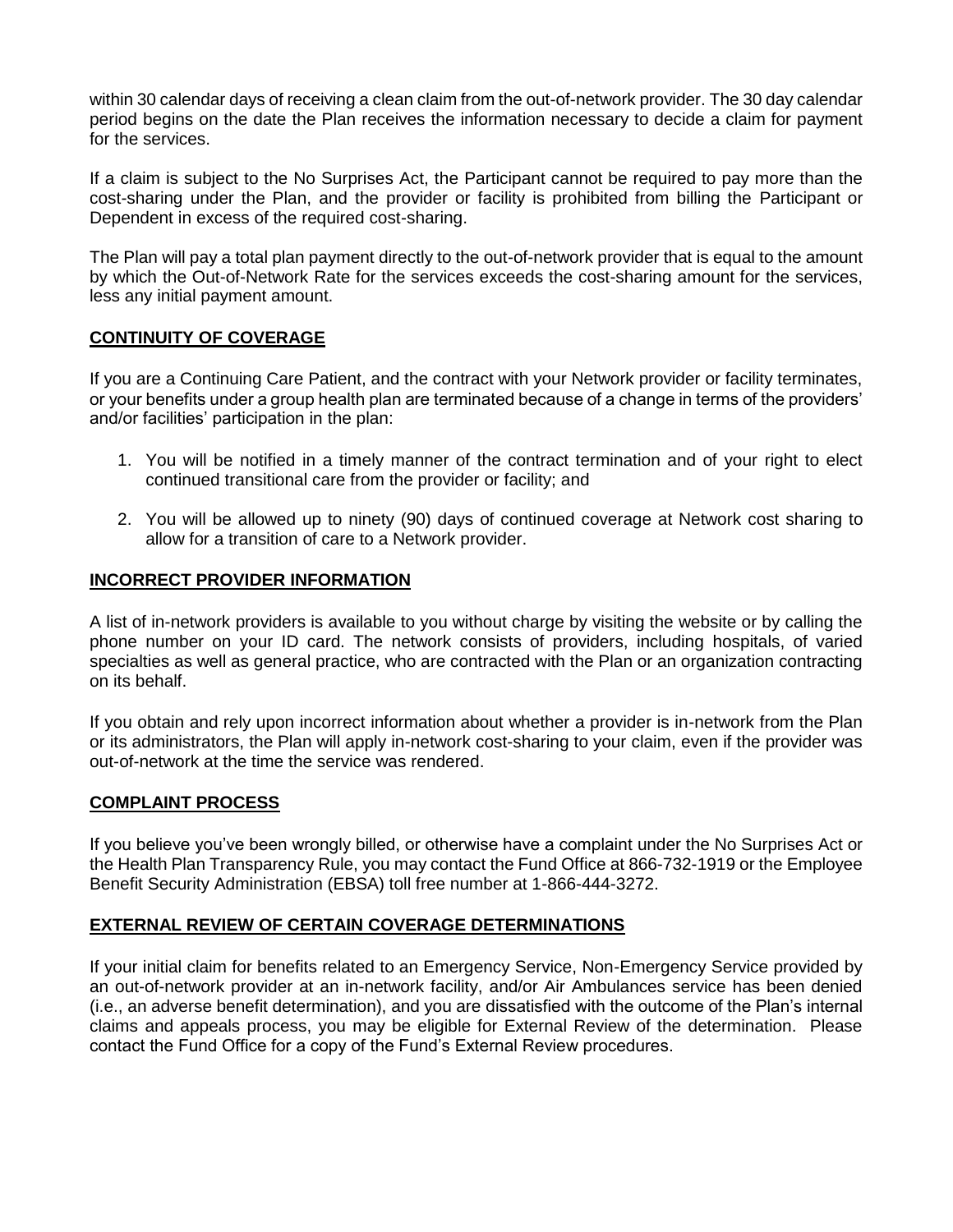### **NEW DEFINITIONS**

Due to the nature of the changes required by the NSA, the Fund has adopted the following definitions, which will assist you in fully understanding the changes required by the NSA:

**Air Ambulance** means medical transport by a rotary wing air ambulance, as defined in 42 CFR 414.605, or fixed wing air ambulance, as defined in 42 CFR 414.605, for patients.

**Ancillary services** are, with respect to a health care facility:

- Items and services related to emergency medicine, anesthesiology, pathology, radiology, and neonatology, whether provided by a physician or non-physician practitioner,
- Items and services provided by assistant surgeons, hospitalists, and intensivists;
- Diagnostic services, including radiology and laboratory services and subject to exceptions specified by the Secretary; and
- Items and services provided by an out-of-network provider if there is no in-network provider who can furnish such item or service at such facility.

**Cost sharing** means the amount a Participant or Dependent is responsible for paying for a covered item or service under the terms of the plan. Cost sharing generally includes copayments, coinsurance, and amounts paid towards deductibles, but does not include amounts paid towards premiums, balance billing by out-of-network providers, or the cost of items or services that are not covered under the Plan.

The **Cost Sharing Amount** for Emergency and Non-emergency Services at In-Network Facilities performed by Out-of-Network Providers, and air ambulance services from Out-of-Network providers will be based on the Recognized Amount.

**Continuing Care Patient** means an individual who, with respect to a provider or facility-

- 1. is undergoing a course of treatment for a serious and complex condition from the provider or facility;
- 2. is undergoing a course of institutional or inpatient care from the provider or facility;
- 3. is scheduled to undergo non-elective surgery from the provider, including receipt of postoperative care from such provider or facility with respect to such a surgery;
- 4. is pregnant and undergoing a course of treatment for the pregnancy from the provider or facility; or
- 5. is or was determined to be terminally ill (as determined under section 1861(dd)(3)(A) of the Social Security Act) and is receiving treatment for such illness from such provider or facility.

**Emergency Medical Condition** means a medical condition, including mental health condition or substance use disorder, manifested by acute symptoms of sufficient severity (including severe pain) such that a prudent layperson who possesses an average knowledge of health and medicine could reasonably expect the absence of immediate medical attention to result in serious impairment to bodily functions, serious dysfunction of any bodily organ or part, or placing the health of a woman or her unborn child in serious jeopardy.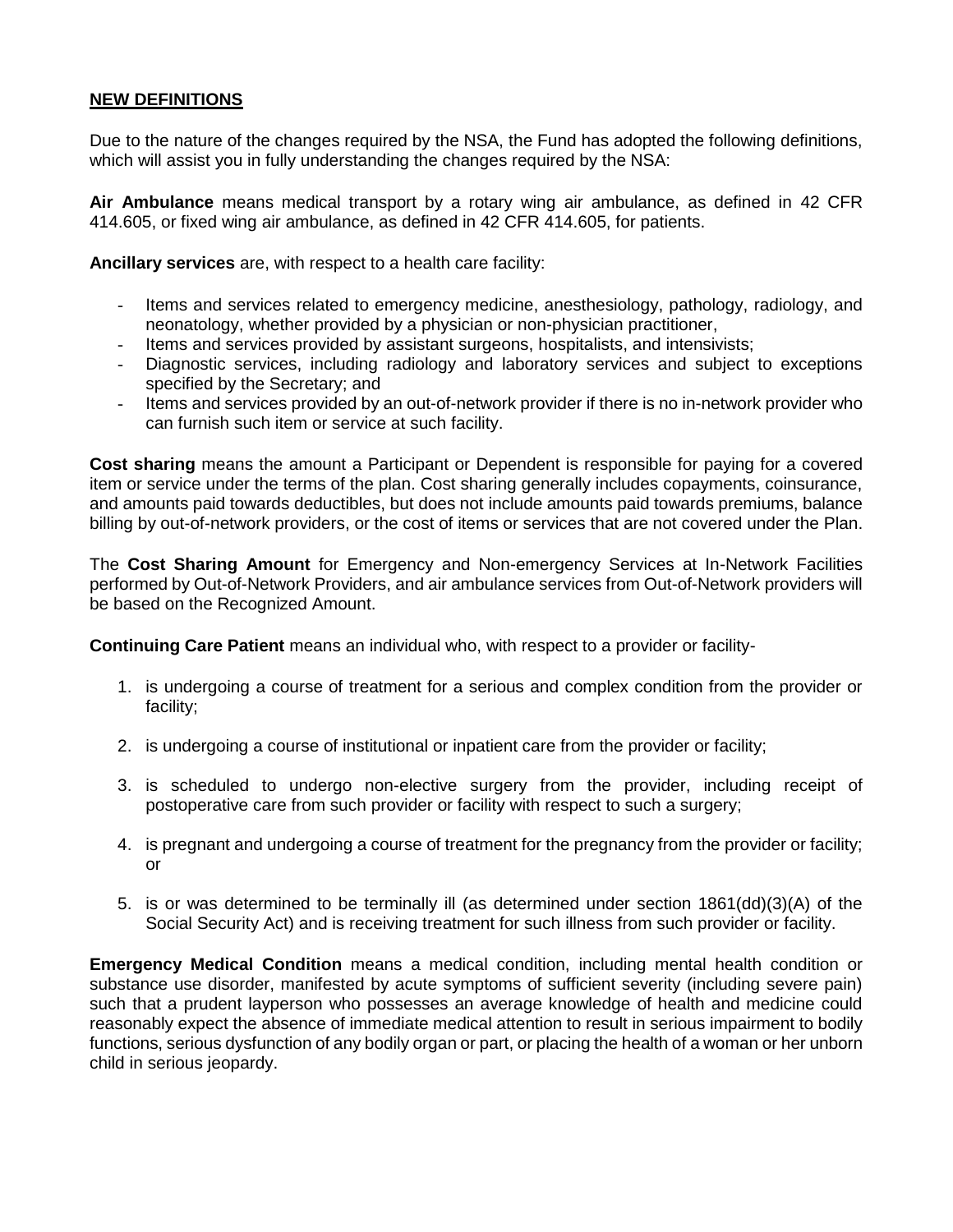### **Emergency Services** means the following:

- 1. An appropriate medical screening examination that is within the capability of the emergency department of a hospital or of an independent freestanding emergency department, as applicable, including ancillary services routinely available to the emergency department to evaluate such emergency medical condition; and
- 2. Within the capabilities of the staff and facilities available at the hospital or the independent freestanding emergency department, as applicable, such further medical examination and treatment as are required to stabilize the patient (regardless of the department of the hospital in which such further examination or treatment is furnished).

Emergency Services furnished by an out-of-network provider or an out-of-network emergency facility (regardless of the department of the hospital in which such items or services are furnished) also include post stabilization services (services after the patient is stabilized) and as part of outpatient observation or an inpatient or outpatient stay related to the emergency medical condition, until:

- The provider or facility determines that the Participant or Dependent is able to travel using nonmedical transportation or nonemergency medical transportation; or
- The Participant or Dependent is supplied with a written notice, as required by federal law, that the provider is an out-of-network provider with respect to the Plan, of the estimated charges for your treatment and any advance limitations that the Plan may put on your treatment, of the names of any in-network providers at the facility who are able to treat you, and that you may elect to be referred to one of the in-network providers listed; and
- The Participant or Dependent gives informed consent to continued treatment by the out-ofnetwork provider, acknowledging that the Participant or Dependent understands that continued treatment by the out-of-network provider may result in greater cost to the Participant or Dependent.

**Health Care Facility** (for non-emergency services) is each of the following:

- 1. A hospital (as defined in section 1861(e) of the Social Security Act);
- 2. A hospital outpatient department;
- 3. A critical access hospital (as defined in section 1861(mm)(1) of the Social Security Act); and
- 4. An ambulatory surgical center described in section 1833(i)(1)(A) of the Social Security Act.

**Independent Freestanding Emergency Department** is a health-care facility (not limited to those described in the definition of health care facility) that is geographically separate and distinct from a hospital under applicable State law and provides Emergency Services.

**No Surprises Act** means the federal No Surprises Act (Public Law 116-260, Division BB).

**Out-of-Network/Non-PPO emergency facility** means an emergency department of a hospital, or an independent freestanding emergency department (or a hospital, with respect to Emergency Services as defined), that does not have a contractual relationship directly or indirectly with a group health plan or group health insurance coverage offered by a health insurance issuer, with respect to the furnishing of an item or service under the Plan or coverage respectively.